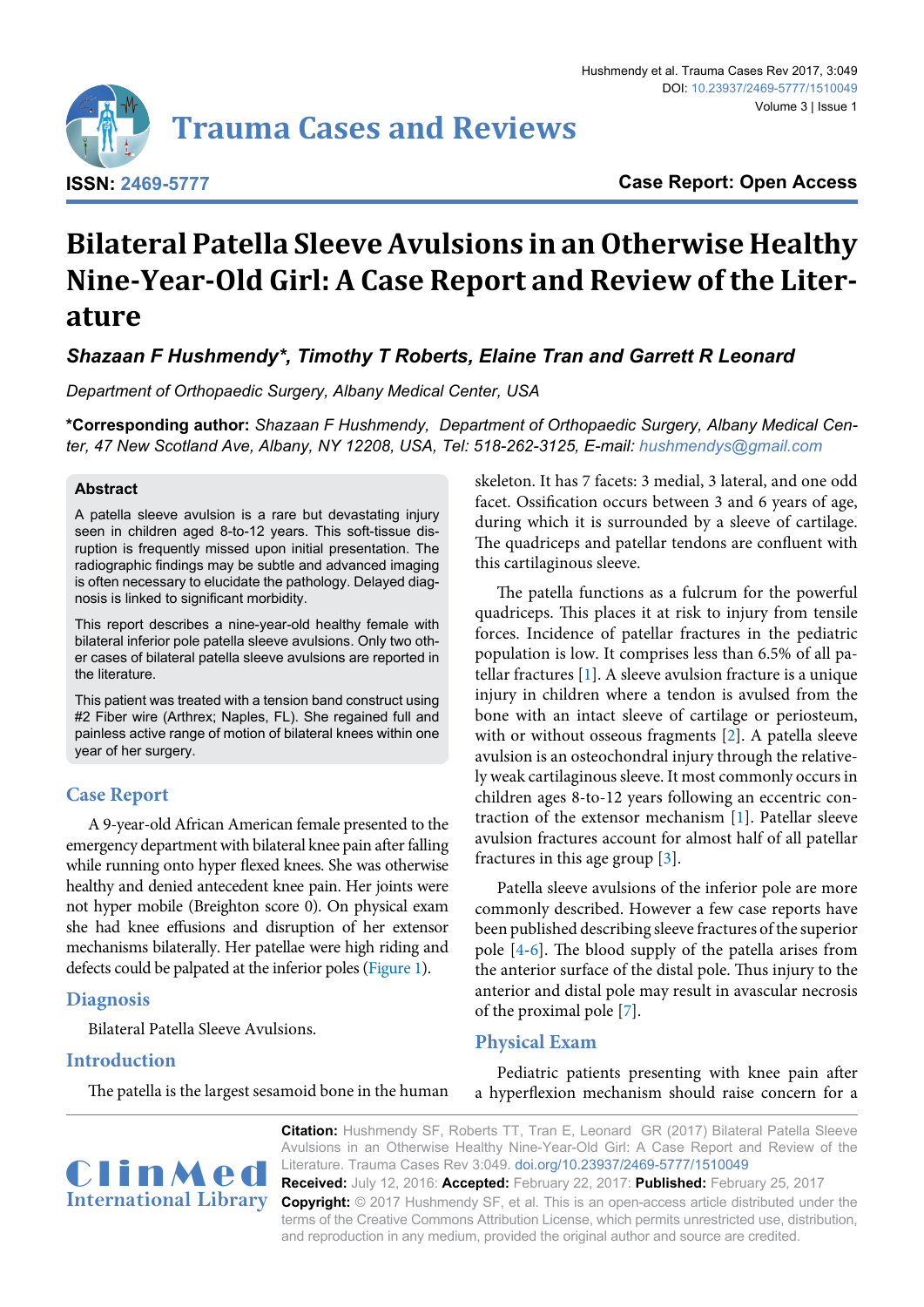<span id="page-1-0"></span>

**Figure 1:** Preoperative photograph of the patient's knees. Notable palpable defect of the distal to the inferior pole of the left knee.

<span id="page-1-1"></span>

**Figure 2:** A small osseous sleeve avulsion in noted on both lateral images. Bilateral knee effusions and soft tissue swelling is also visible.

**A)** AP of right knee; **B)** lateral of the right knee; **C)** AP of left knee; **D)** lateral of the left knee radiographs.

patella sleeve avulsion. Clinical exam findings may be variable depending on severity of injury. Those with severe injuries may present with an acute hemarthrosis and inability to straight-leg-raise [\[8](#page-3-8)] as well as a high riding patella with a palpable inferior pole defect [[9](#page-3-9)]. However, non-displaced or minimally displaced injuries with minimal exam findings can be difficult to diagnose and can be mistaken for a benign knee sprain, strain or contusion. Our patient demonstrated knee effusions and a disruption of her bilateral extensor mechanisms. Her patellae were high riding and defects could be palpated at the inferior poles [\(Figure 1](#page-1-0)).

The painful nature of the injury can preclude a complete and accurate physical exam. Physicians must have a high index of suspicion for patellar sleeve fractures to pursue the correct diagnostic imaging in lieu of a compromised physical exam.

## **Imaging**

AP and lateral plain radiographs are a standard part of the workup for a pediatric patient with a history of knee trauma and pain. Sunrise and merchant views should be avoided since patient positioning may cause both displacement of the patella sleeve avulsion and significant discomfort.

In many cases, radiographs may not be sufficient enough to diagnose patella sleeve avulsion fractures. The extensive cartilaginous anatomy of the patella in children prevents visualization of these injuries on plain radiographs. However, in our reported case, radiographs demonstrated a disruption of the inferior patellar pole ([Figure 2\)](#page-1-1).

Patella baja and alta are findings associated with superior and inferior patella sleeve avulsions respectively. The Insall-Salvati ratio is calculated using measurements from a lateral radiograph with the knee in 30 degrees of flexion. The ratio between (1) the distance from the inferior pole of the patella to the tibial tubercle and (2) the length of the patella is calculated. A ratio greater than 1.2 indicates patella alta while a ratio less than 0.8 indicates patella baja. Patella alta may be the only finding on plain radiographs in inferior patella sleeve avulsions [\[10\]](#page-3-6).

If there is clinical suspicion for patella sleeve fracture and no radiographic findings, advanced imaging like magnetic resonance imaging (MRI) may be used [[11](#page-3-7)]. Ultrasound and computed tomography (CT) may also be used to aid with diagnosis. In this case, CT imaging confirmed bilateral inferolateral periosteal patella sleeve avulsions with approximately 1 cm of displacement ([Figure 3\)](#page-2-0). A three-dimensional CT rendering illustrates the displacement of the injury ([Figure 4](#page-2-1)).

## **Treatment**

Indication for non-operative treatment is limited to minimally displaced (1-2 mm) fractures [\[3\]](#page-3-2) with an intact knee extensor mechanism. The patient is immobilized in a long leg cast flexed to 0 to 10 degrees for 4 to 6 weeks. Indications for operative management include any patella sleeve avulsion with more than 2-3 mm of displacement or a disrupted extensor mechanism.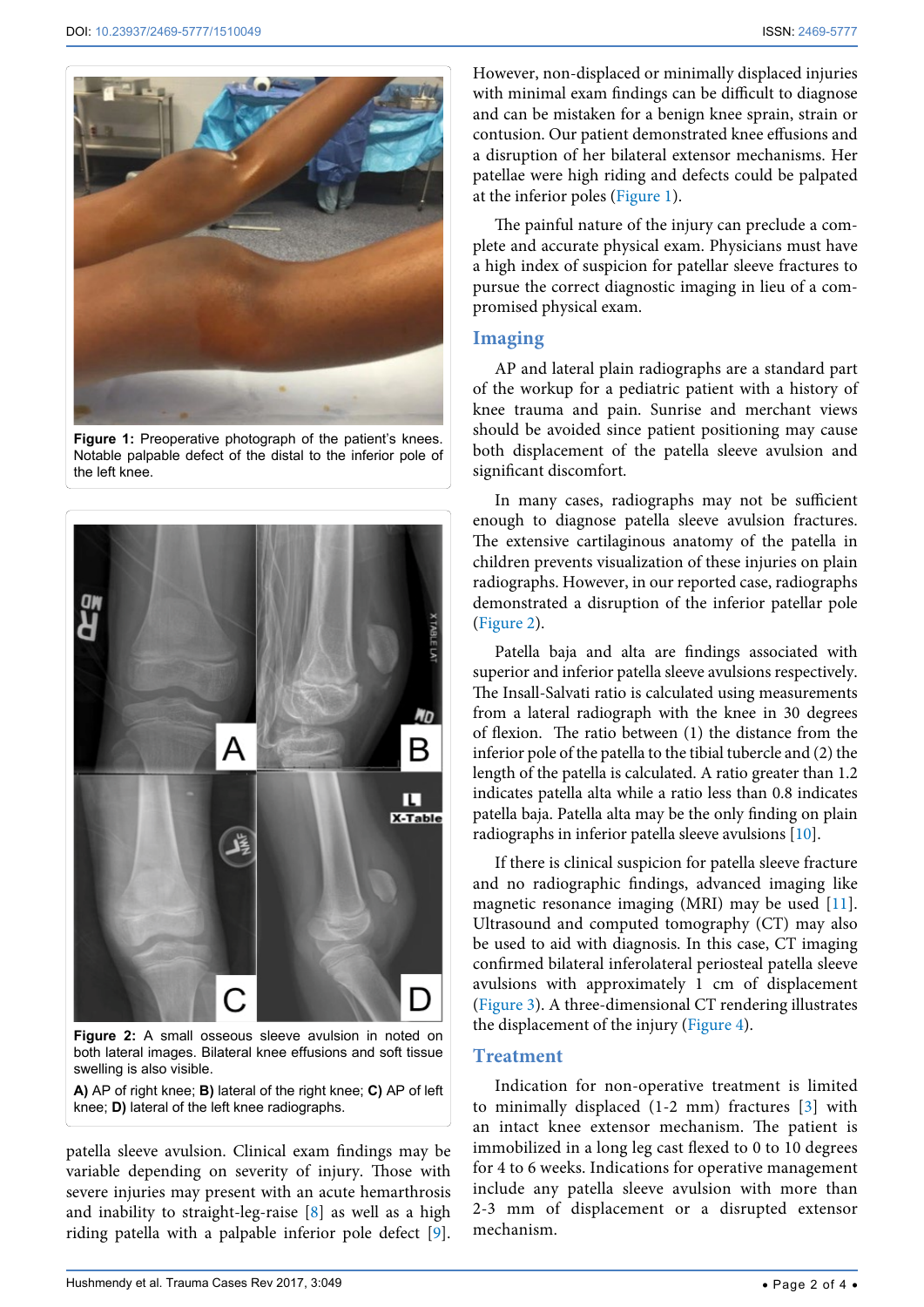<span id="page-2-0"></span>

**Figure 3:** Pre-operative axial and sagittal CT of **A)** right; **B)** left knees. The small osseous sleeve avulsions are clearly demonstrated on both knees. There is no an additional fracture line or comminution visible.

<span id="page-2-1"></span>

**Figure 4**: 3-dimensional CT reconstruction of the **A)** right; **B)** left knees. This further reveals the fracture pattern of the sleeve

fracture, confirming its diagnosis.

Several operative techniques have been described, including repair with trans-osseous non absorbable sutures, absorbable anchor sutures, and a tension band construction with Kirschner wires [\[2](#page-3-1),[12](#page-3-12),[13\]](#page-3-13). If patellotibial cerclage wiring is performed for protection of the primary repair, care should be taken not to disturb the proximal tibial apophysis as this may result in premature anterior physical arrest [[8\]](#page-3-8). Concomitant injury to the surrounding soft tissue structures such as the medial and lateral retinaculae as well as the medial patellofemoral ligament (MPFL) have been described

<span id="page-2-2"></span>

**Figure 5: A)** right; **B)** left intraoperative images identifying the distal osseous fragment with its patella tendon attachment.

<span id="page-2-3"></span>

**Figure 6:** Post-operative CT scan showing near-anatomic reduction of the fracture fragment in the **A)** right; **B)** left knees.

[[10](#page-3-6),[14](#page-3-10)]. Thus when performing primary soft tissue repair of the extensor mechanism, it is important to address and reapproximate these structures in order to achieve a robust extensor repair. In this case, #2 Fiber wire suture (Arthrex; Naples, FL) was used to construct a tension band that reduced the avulsed fragments and primarily repaired the avulsed extensor tendon ([Figure 5](#page-2-2) and F[igure 6](#page-2-3)).

This patient had an uncomplicated perioperative course. She was placed in bilateral long leg casts for 2 weeks and transitioned to a brace for another 2 weeks. She was allowed to weight bear as tolerated in knee extension for the first 4 weeks. At 4 weeks follow-up, the brace was adjusted to permit movement between zero and 30 degrees with a gradual increase by 30 degrees every two weeks. The brace was removed at the threemonth follow-up. At the 1-year post-operative period, the patient had full range of motion at bilateral knee joints. [Figure 7](#page-3-11) demonstrates radiographs obtained at 1-month, 6-months, and 1-year respectively. At the one year follow-up the patient was not required to return for a regular follow-up.

#### **Discussion**

Patella sleeve avulsions are rare injuries in patients aged 8-to-12 years. These injuries are frequently misdi-